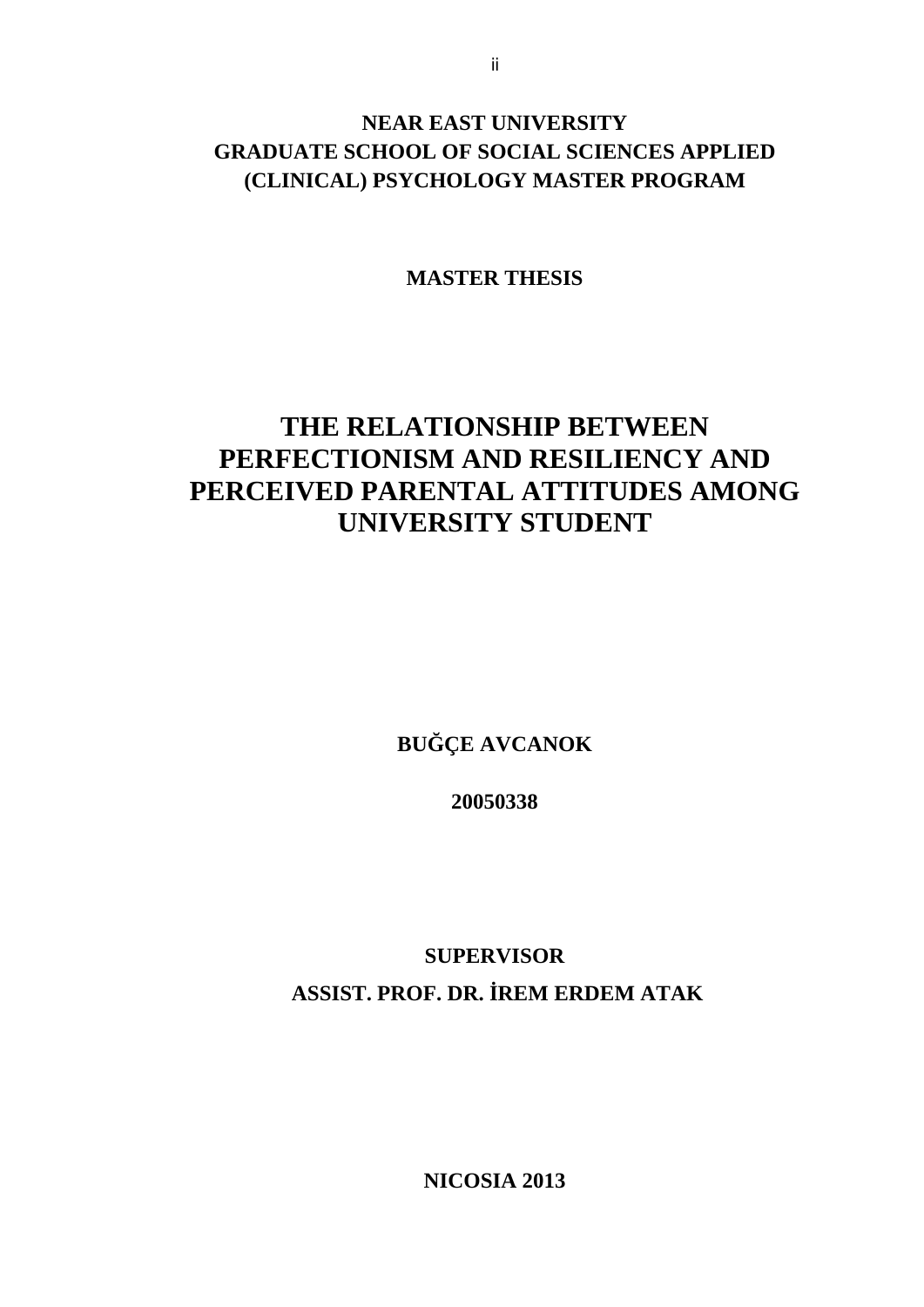# **NEAR EAST UNIVERSITY GRADUATE SCHOOL OF SOCIAL SCIENCES APPLIED (CLINICAL) PSYCHOLOGY MASTER PROGRAM MASTER THESIS**

The Relationship Between Perfectionism And Resiliency And Perceived Parental Attitudes Among University Student

Prepared by: Bu çe AVCANOK

## **Examining Committee in Charge**

Assos. Prof. Dr. Ebru ÇAKICI Chairman of the Psychology

Department, Near East University

Dr. Deniz ERGÜN Department of the Psychology, Near East University

Dr. rem Erdem ATAK Department of the Psychology, Near East University (Supervisor)

> **Approval of the Graduate School of Social Sciences Prof. Dr. Aykut POLATO LU**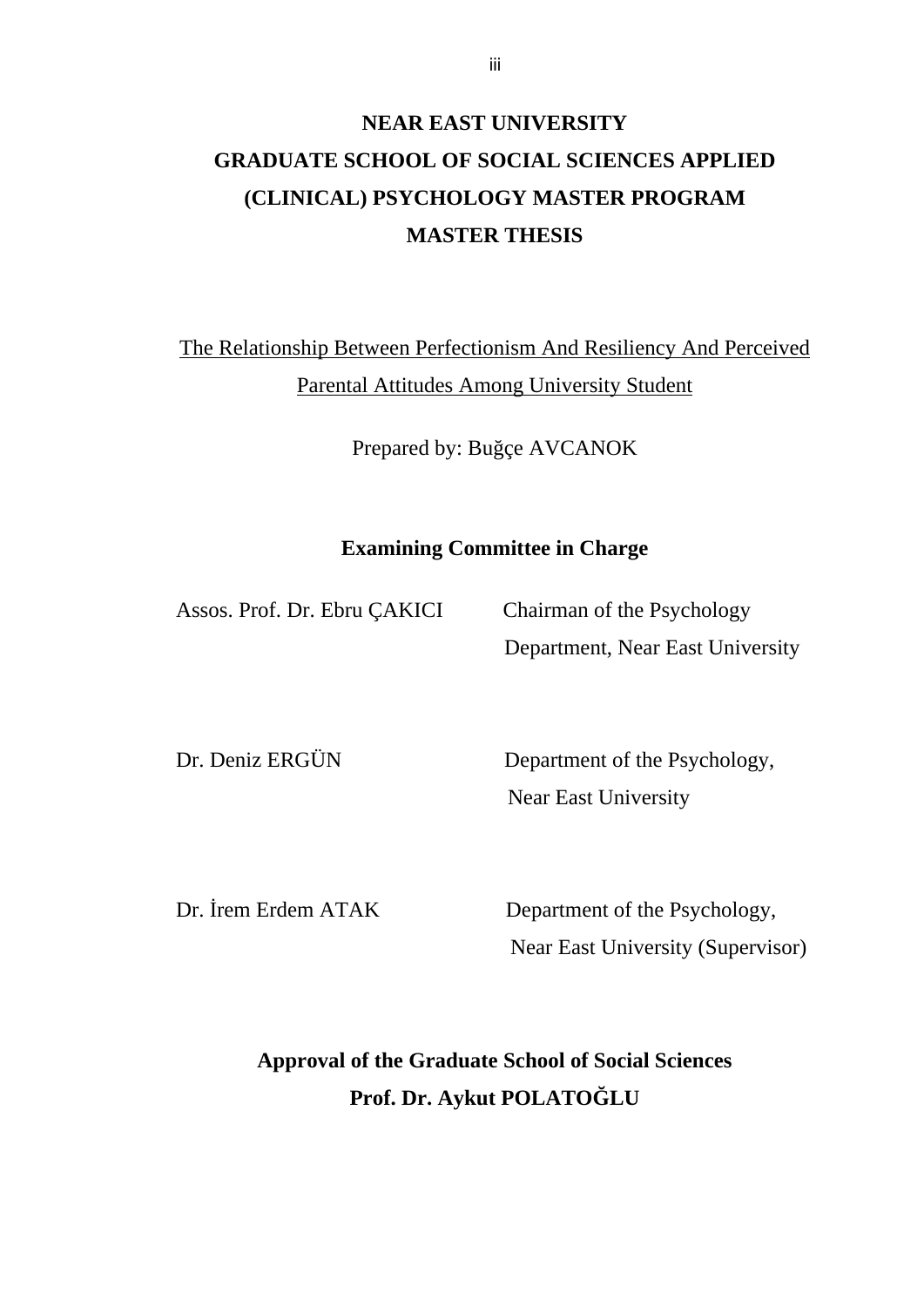### **ÖZET Üniversite Ö rencilerinde; Anne-Baba Tutumlarının, Mükemmeliyetçilik ve Yılmazlık Arasındaki li ki**

Hazırlayan: **Bu çe AVCANOK** 

 **28 Mayıs, 2013** 

Mükemmeliyetçilik ve yılmazlık bir çok ara tırmaya konu olmu ve hayatımızın belli dönemlerinde gerek ebeveyn tutumlarından gerekse çevresel risk faktörlerden etkilenerek ortaya çıkabilmektedir. Bu ara tırmanın amacı; algılanan ebeveyn tutumları, mükemmeliyetçilik ve yılmazlık arasındaki ili ki ara tırmaktır. Hipotezlerim 3 konuda ele alınmı tır, ebeveyn tutumları ile mükemmeliyetçilik arasındaki ili ki, ebeveyn tutumları ile yılmazlık arasındaki ili ki ve üniversite ö rencileri arasında, mükemmeliyetçilik seviyesi yılmazlık seviyesini nasıl etkilemektedir.

Bu çalı ma Yakın Do u Üniversitesi Fen Edebiyat Fakültesi Psikoloji Bölümünde okumakta olan ara tırmaya gönüllü olarak katılmak isteyen ya ları 18-27 arasında de i en 151 lisans ö rencisine uygulanmı tır. Çalı ma sırasında Ki isel Bilgi Formu, Anne-Baba Tutum Ölçe i, Çokboyutlu Mükemmeliyetçilik Ölçe i ve Yılmazlık Ölçe i kullanılmı tır. statistiksel analiz için Korelasyon, T-test ve ANOVA kullanılmı tır.

Bulgular; Demokratik, otoriter ve koruyucu istekçi anne-baba puanı arttıkça yılmazlık ve sosyal çevreye yönelik mükemmeliyetçilik puanı da artmaktadır. Kendine yönelik mükemmeliyetçilik ve ba kalarına yönelik mükemmeliyetçilik azaldıkça yılmazlı ın arttı ını göstermektedir.

Ülkemizde ki ilerin yılmazlık düzeylerini ele alan çalı maların artırılması bu konuda geli imin sa lanmasında yarar sa layabilir. Yılmazlık ve anne-baba tutumları ile ilgili ara tırılmalar artırılmalı. Yılmazlıkla travmatik olaylar arasındaki ili kiye bakılmalı.

#### **Anahtar kelimeler: Ebeveyn Tutumları, Mükemmeliyetçilik, Yılmazlık**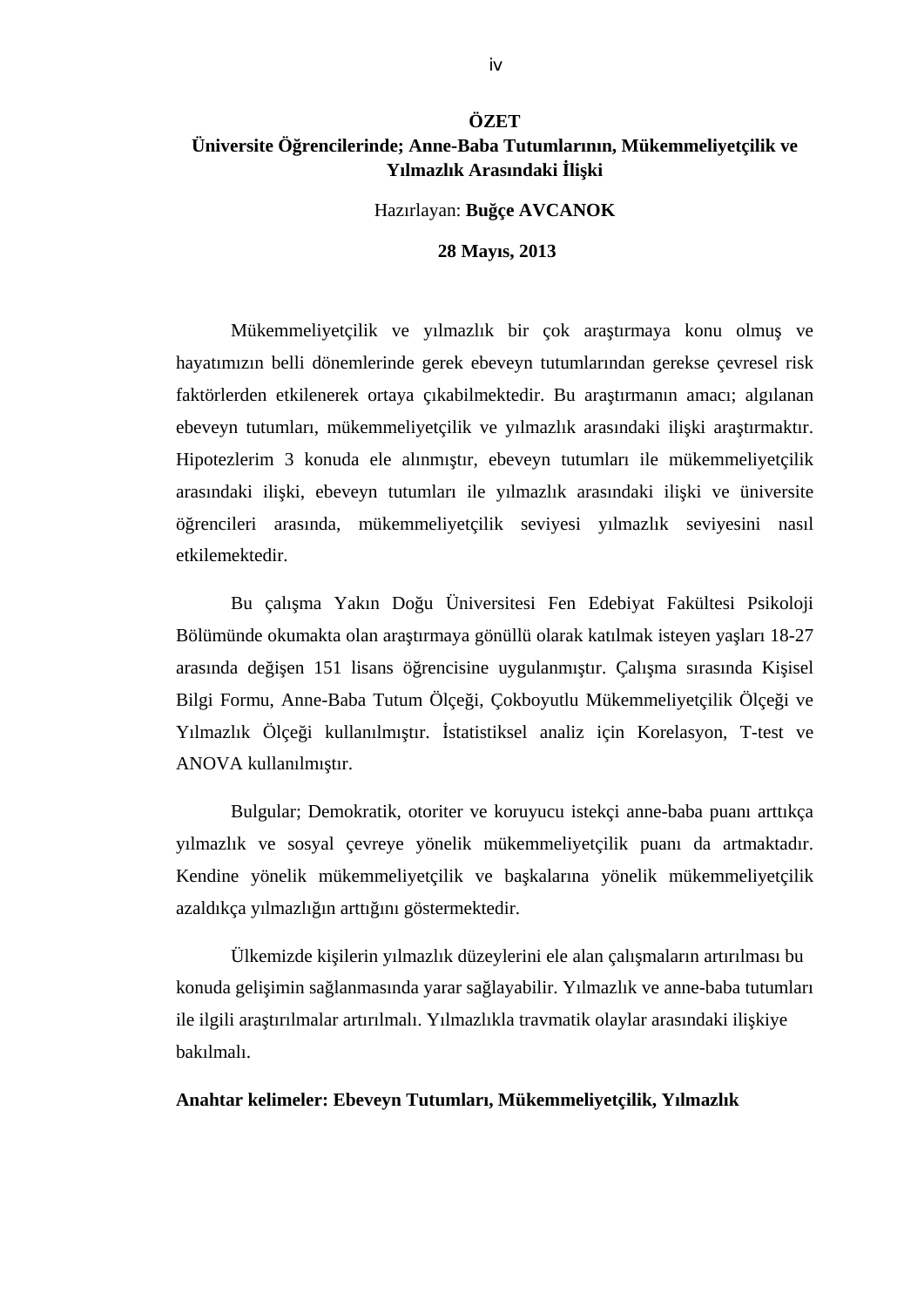#### **ABSTRACT The Relationship Between Perfectionism and Resiliency and Perceived Parental Attitudes Among University Student**

Prepared by: **Bu çe AVCANOK** 

**28 May, 2013** 

Perfectionism and resiliency have been subject to several studies and it can appear in given periods of our lives effected by parental attitudes or enviromental risk factors. The aim of this thesis is to investigate the relation of perceived parental attitudes, perfectionism and resiliency. Hypothesis research about 3 things which are, the relation between parental attitudes and perfectionism, relation between parental attitudes and resiliency and how perfectionims levels affect resiliency levels among university students.

This study applied to 151 undergratuate students aged between 18-27 who were volunteer students from Psychology Department of Arts and Sciences Faculty in Near East University. During the study, Personal Information Form, Parental Attitudes Scale, Multidimensional Perfectionism Scale and Resiliency Scale were given and for the statistically analysis, Correlation, T-test and ANOVA were used.

As the democratic, authoritarian and protective-requester parenting style increases, both resilience and social prescribed perfectionism increase. As self oriented perfectionism and other oriented perfentionism decreases, resilience increase.

There are very little number resiliency studies in Northern Cyprus. An increase in number of studies in this field can help improvement in this issue. There should be more studies regarding resiliency and parental attitude. The relationship between resiliency and traumatic experiences should be further studied.

#### **Key words: Parental Attitudes, Perfectionism, Resiliency**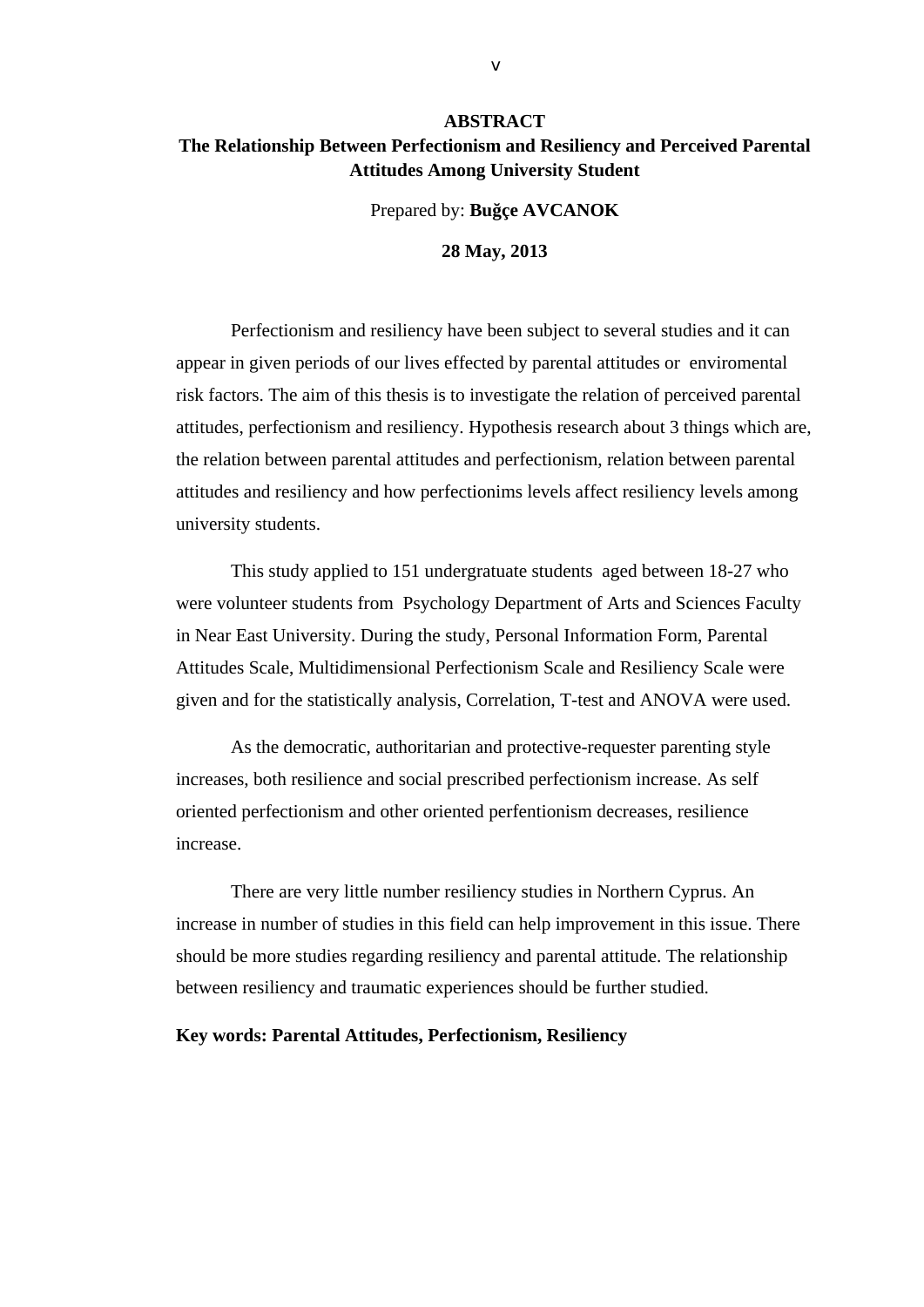#### **ACKNOWLEDGEMENT**

Firstly, I would like to express massive thanks to my dissertation advisor Assist. Prof. Dr. rem Erdem Atak for her contribution, to Assos. Prof. Dr. Ebru Tansel Çakıcı for her endless support and suggestions, to Assist. Prof. Dr. Zihniye Okray and Assist. Prof. Dr. Deniz Karademir for their contribution with answers given to my questions.

Furthermore I would like to thank Mr. Ahmet Da ba ı for sparing his rush hours with me and to be in every period of my study.

Finally, I would like to thank my father, my mother, my brother and my friends for believing me, supporting me and providing me with all motivation I needed through all the hard times.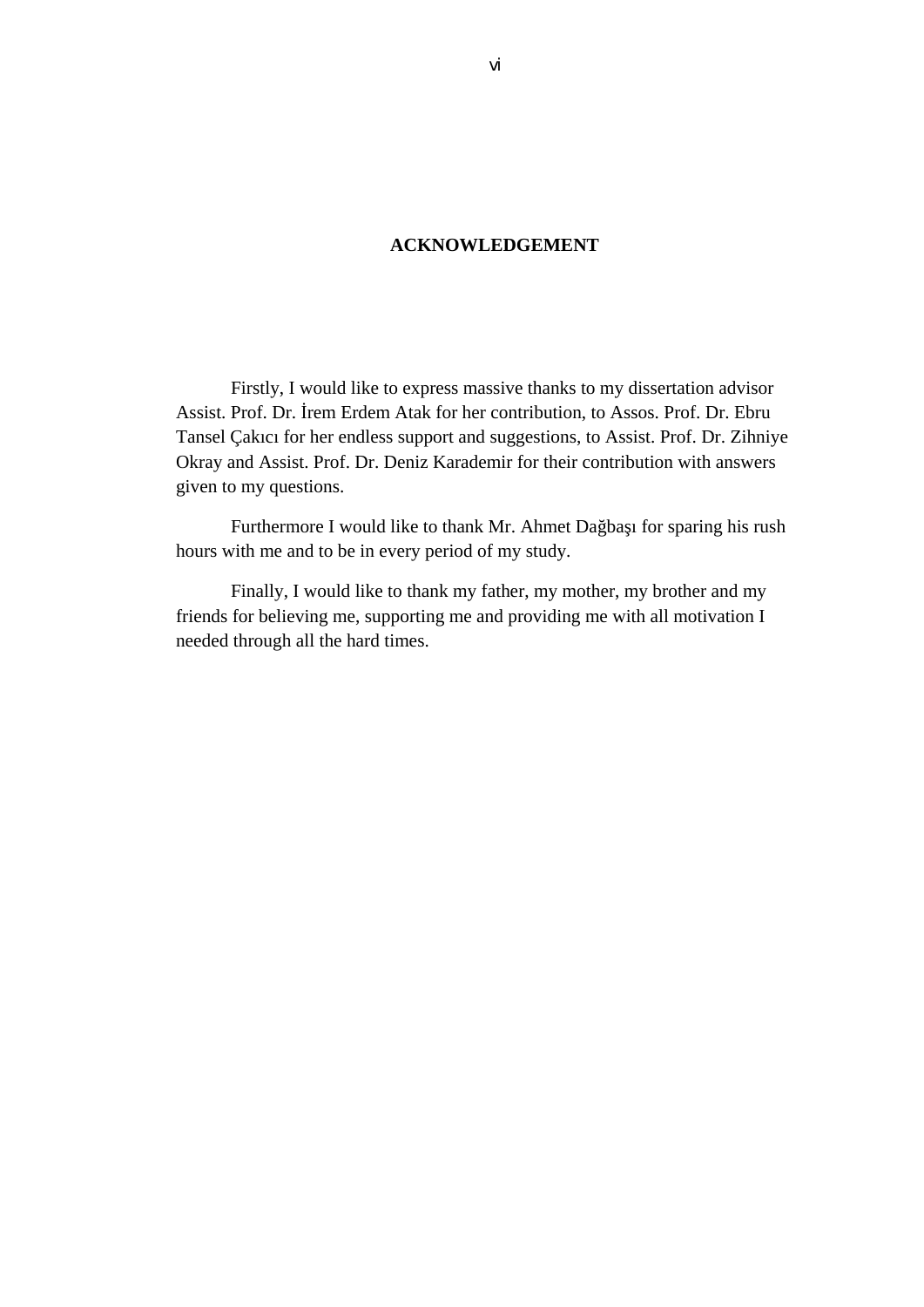#### **TABLE OF CONTENT**

### THESIS APPROVAL PAGE

| 1.                                                                       |
|--------------------------------------------------------------------------|
|                                                                          |
|                                                                          |
|                                                                          |
|                                                                          |
|                                                                          |
|                                                                          |
| 1.1.2.4. Maccoby and Martin's Two-Dimensional Perspective Model  14      |
|                                                                          |
| 1.2.1. The effects of parenting attitudes on children's perfectionism 20 |
|                                                                          |
|                                                                          |
|                                                                          |
| 1.3.1.2. Bernard's Model<br>24                                           |
|                                                                          |
| 1.3.1.4. Weinstein's model of communications and expectations 25         |
| 2.                                                                       |
|                                                                          |
|                                                                          |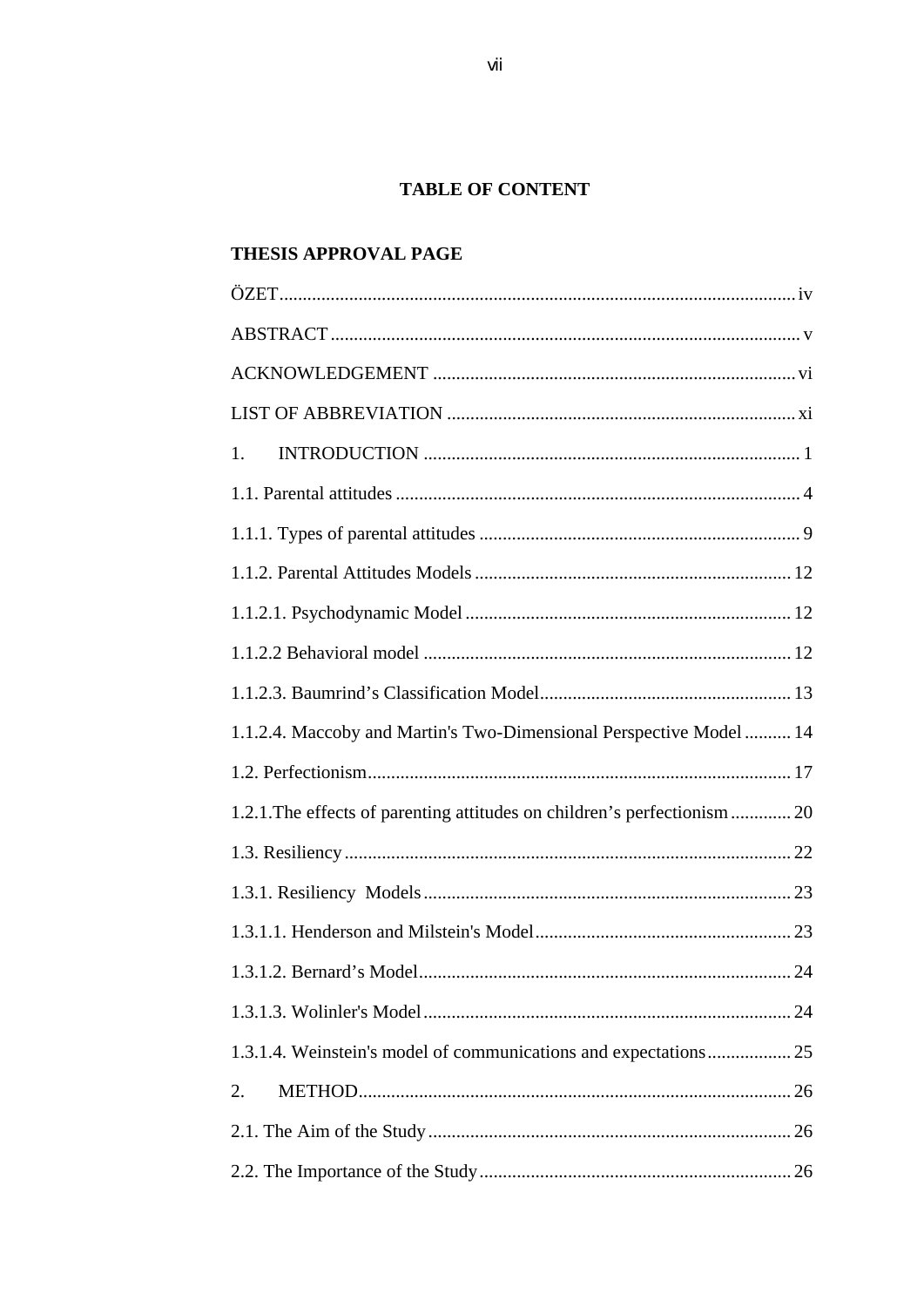| Table 1. Socio-demographic Characteristics of the Participant.  29 |      |  |  |  |  |  |  |
|--------------------------------------------------------------------|------|--|--|--|--|--|--|
|                                                                    |      |  |  |  |  |  |  |
|                                                                    |      |  |  |  |  |  |  |
|                                                                    |      |  |  |  |  |  |  |
|                                                                    |      |  |  |  |  |  |  |
|                                                                    |      |  |  |  |  |  |  |
|                                                                    |      |  |  |  |  |  |  |
| 3.                                                                 |      |  |  |  |  |  |  |
| 4.                                                                 |      |  |  |  |  |  |  |
| 5.                                                                 |      |  |  |  |  |  |  |
|                                                                    |      |  |  |  |  |  |  |
|                                                                    |      |  |  |  |  |  |  |
|                                                                    |      |  |  |  |  |  |  |
|                                                                    | . 73 |  |  |  |  |  |  |
|                                                                    |      |  |  |  |  |  |  |
|                                                                    |      |  |  |  |  |  |  |
|                                                                    |      |  |  |  |  |  |  |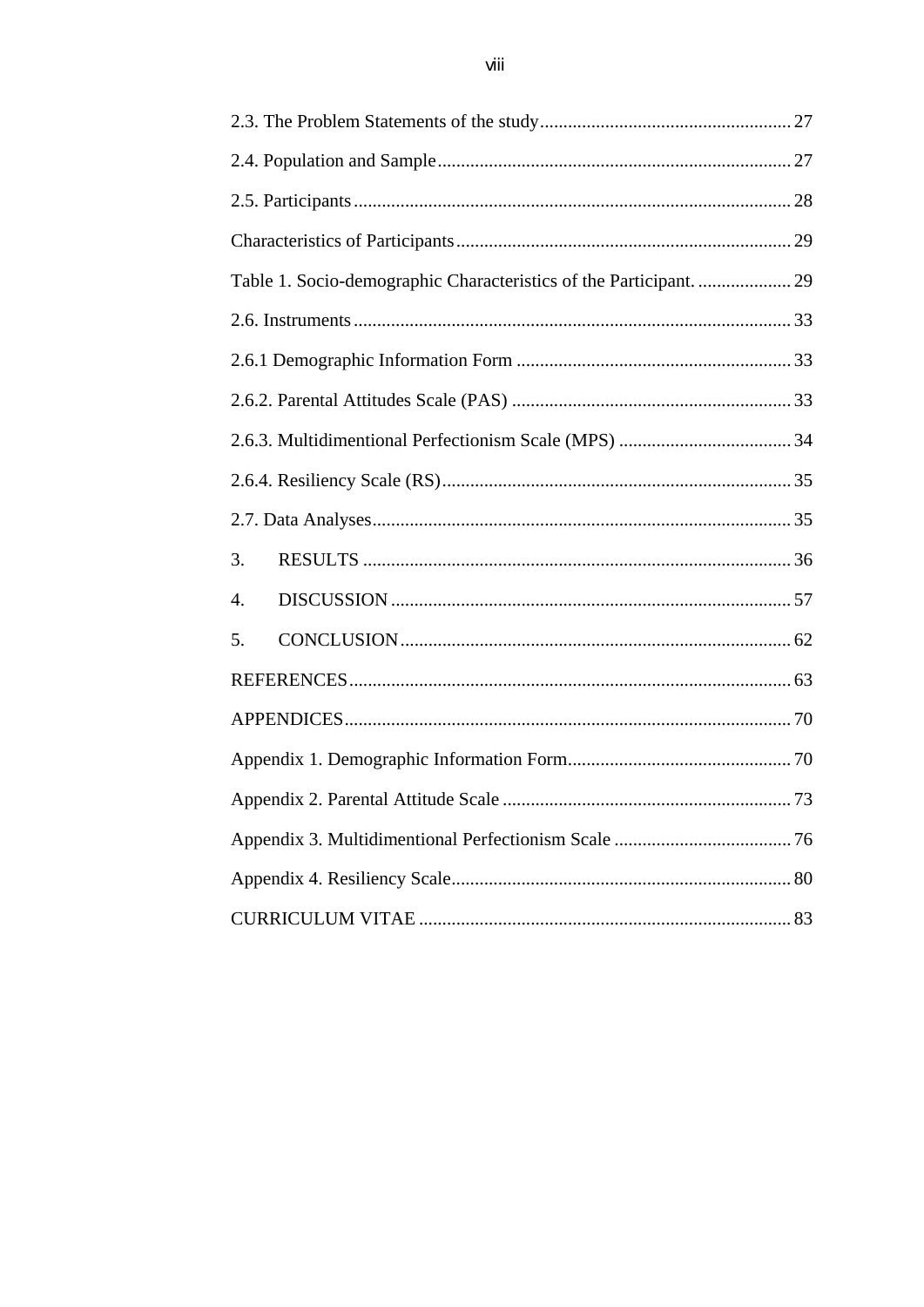## **LIST OF TABLES**

| Table 1.                                                                    |                                                                             |  |  |  |  |  |  |  |  |
|-----------------------------------------------------------------------------|-----------------------------------------------------------------------------|--|--|--|--|--|--|--|--|
|                                                                             | Table 2. Correlation between mean scores of MPS subscales and PAS           |  |  |  |  |  |  |  |  |
|                                                                             |                                                                             |  |  |  |  |  |  |  |  |
|                                                                             | Table 3. Correlation between mean scores of RST and PAS                     |  |  |  |  |  |  |  |  |
|                                                                             |                                                                             |  |  |  |  |  |  |  |  |
|                                                                             | Table 4. Correlation between mean scores of MPS sub scales and RS total     |  |  |  |  |  |  |  |  |
|                                                                             |                                                                             |  |  |  |  |  |  |  |  |
|                                                                             | Table 5. Comparison of mean scores of RS total scores, MPS sub scales and   |  |  |  |  |  |  |  |  |
| <b>PAS</b>                                                                  | sub scales according to class of the                                        |  |  |  |  |  |  |  |  |
|                                                                             |                                                                             |  |  |  |  |  |  |  |  |
|                                                                             | Table 6. Correlation between mean scores of RS total score, MPS sub scales  |  |  |  |  |  |  |  |  |
|                                                                             | PAS sub scales according to age of the                                      |  |  |  |  |  |  |  |  |
|                                                                             |                                                                             |  |  |  |  |  |  |  |  |
|                                                                             | Table 7. The comparison of mean scores of RS total scores, MPS sub scales,  |  |  |  |  |  |  |  |  |
|                                                                             | PAS sub scales and according to gender of the                               |  |  |  |  |  |  |  |  |
|                                                                             |                                                                             |  |  |  |  |  |  |  |  |
| Table 8.                                                                    | The comparison of mean scores of RS total scores, MPS sub scales,           |  |  |  |  |  |  |  |  |
| <b>PAS</b>                                                                  | sub scales and according to marital status of the                           |  |  |  |  |  |  |  |  |
|                                                                             |                                                                             |  |  |  |  |  |  |  |  |
|                                                                             | Table 9. The comparison of mean scores of RS total scores, MPS sub scales,  |  |  |  |  |  |  |  |  |
| <b>PAS</b>                                                                  | sub scales and according to place of residence of the                       |  |  |  |  |  |  |  |  |
|                                                                             |                                                                             |  |  |  |  |  |  |  |  |
|                                                                             | Table 10. The comparison of mean scores of RS total scores, MPS sub scales, |  |  |  |  |  |  |  |  |
| <b>PAS</b>                                                                  | scales<br>and according to work of<br>sub<br>the                            |  |  |  |  |  |  |  |  |
|                                                                             |                                                                             |  |  |  |  |  |  |  |  |
|                                                                             | Table 11. The comparison of mean scores of RS total scores, MPS sub scales, |  |  |  |  |  |  |  |  |
|                                                                             | PAS sub scales and according to living status of the mother of the          |  |  |  |  |  |  |  |  |
|                                                                             |                                                                             |  |  |  |  |  |  |  |  |
| Table 12. The comparison of mean scores of RS total scores, MPS sub scales, |                                                                             |  |  |  |  |  |  |  |  |
|                                                                             | PAS sub scales and according to living status of the father of the          |  |  |  |  |  |  |  |  |
|                                                                             |                                                                             |  |  |  |  |  |  |  |  |